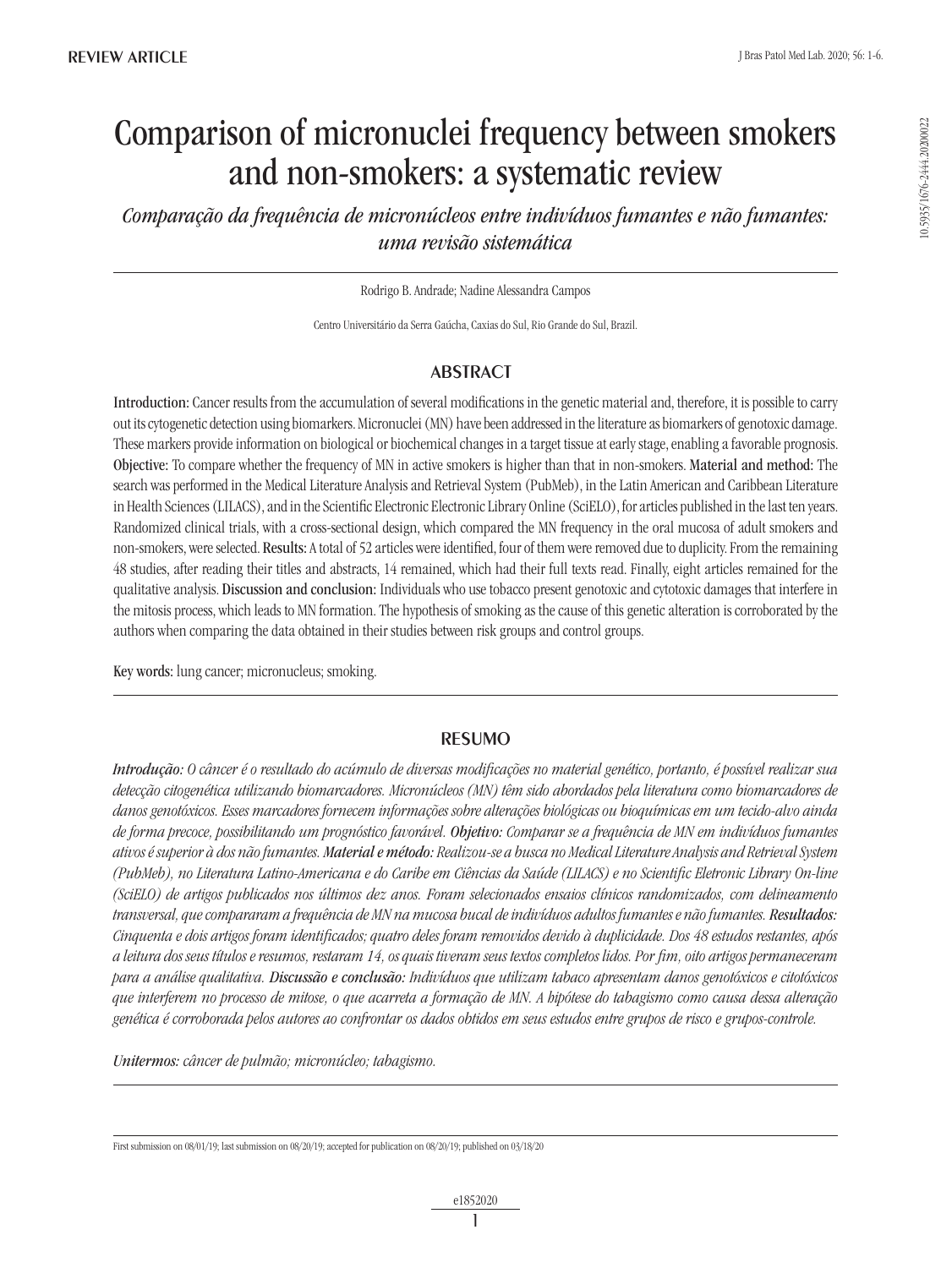#### **RESUMEN**

*Introducción: El cáncer es el resultado de la acumulación de diversas modificaciones en el material genético, por lo tanto, es posible realizar su detección citogenética usando biomarcadores. Micronúcleos (MN) se han abordado por la literatura como biomarcadores de daño genotóxico. Estos marcadores ofrecen información sobre cambios biológicos o bioquímicos en un tejido diana todavía en forma precoz, permitiendo un pronóstico bueno. Objetivo: Determinar si la frecuencia de MN en fumadores activos es superior a la de los no fumadores. Material y método: Hicimos una búsqueda en Medical Literature Analysis and Retrieval System (PubMeb), Literatura Latino-Americana e do Caribe em Ciências da Saúde (LILACS) y Scientific Eletronic Library On-line (Scielo) de artículos publicados en los últimos diez años. Hemos seleccionado ensayos clínicos aleatorizados, de diseño transversal, que compararon la frecuencia de MN en la mucosa bucal de personas adultas fumadoras y no fumadoras. Resultados: Se identificaron 52 artículos; cuatro de ellos fueron eliminados debido a duplicidad. Entre los 48 estudios restantes, tras la lectura de sus títulos y resúmenes, quedaron 14, que tuvieron sus textos completos leídos. Por último, ocho artículos permanecieron para el análisis cualitativo. Discusión y conclusión: Personas que utilizan tabaco presentan daños genotóxicos y citotóxicos que interfieren con el proceso de mitosis, lo que acarrea la formación de MN. La hipótesis del tabaquismo como causa de ese cambio genético es corroborada por los autores al cotejar los datos obtenidos en sus estudios entre grupos de riesgo y grupos de control.* 

*Palabras clave: cáncer de pulmón; micronúcleo; tabaquismo.*

### **INTRODUCTION**

In 2017, at just over 10% of the Brazilian population was a smoker; the male gender had the highest prevalence, with 13.2%, and the female, 7.5% of the individuals<sup>(1)</sup>. Chronic non-communicable diseases are responsible for 60% of deaths worldwide, while in Brazil, they account for 72%<sup>(2)</sup>. In this bias, studies show that the product of tobacco burning is capable of generating chromosomal aberrations that may form micronuclei (MN) in cultured mammalian cells $(3, 4)$ .

MN consist of nuclear structures originating from events capable of altering the stability of the deoxyribonucleic acid (DNA), such as the overproduction of reactive oxygen species (ROS) and reactive nitrogen species (RNS), shortening of telomeres, and inhibition of the action of the telomerase enzyme<sup> $(3, 5, 6)$ </sup>. By expressing the genetic modification, the frequency of MN has been addressed in the literature as a possible bioindicator of the extent of chromosomal damage in individuals exposed to genotoxic agents or in those with a genetic profile susceptible to the development of cancer<sup>(7)</sup>. Once it is a minimally invasive technique, the MN test is adequate to monitor the individual and population risk of individuals to the pathologies triggered by tobacco consumption, as it presents high reliability and low  $cost^{(3,6,7)}$ .

#### **OBJECTIVE**

A systematic review of clinical studies in order to compare whether the frequency of MN in active smokers is higher than that of non-smokers was performed.

#### Material and method

The study was conducted based on the methodology suggested by the Preferred Reporting Items for Systematic Reviews and Meta-Analyses (PRISMA)<sup>(8)</sup>. The searches for the studies were carried out in scientific databases (online platforms), among them, Medical Literature Analysis and Retrieval System (PubMed), Scientific Eletronic Library Online (SciELO), and Latin American and Caribbean Literature in Health Sciences (LILACS). Clinical trials with designs of the following types were considered: randomized clinical trial, cohort, cross-sectional, case series, and case report.

After selecting the studies, the analysis of the data obtained by the authors was carried out. For each study, variables such as sample number, study groups, age range of the population studied, number of cells analyzed, sample staining methodology, and MN mean for each type of methodology were considered.

Initially, the data obtained for each group were compared with each other, in order to validate the alternative hypothesis, that is, that smokers have a higher MN mean when compared to non-smokers. Shortly after, the data were compared between the different studies, in order to compare the effectiveness of the methodologies used, as well as to determine the agreement of the studies or to identify potential reasons for disagreement.

#### **RESULTS**

During the search for articles, 52 texts were obtained, based on the keywords and filters already described in the materials and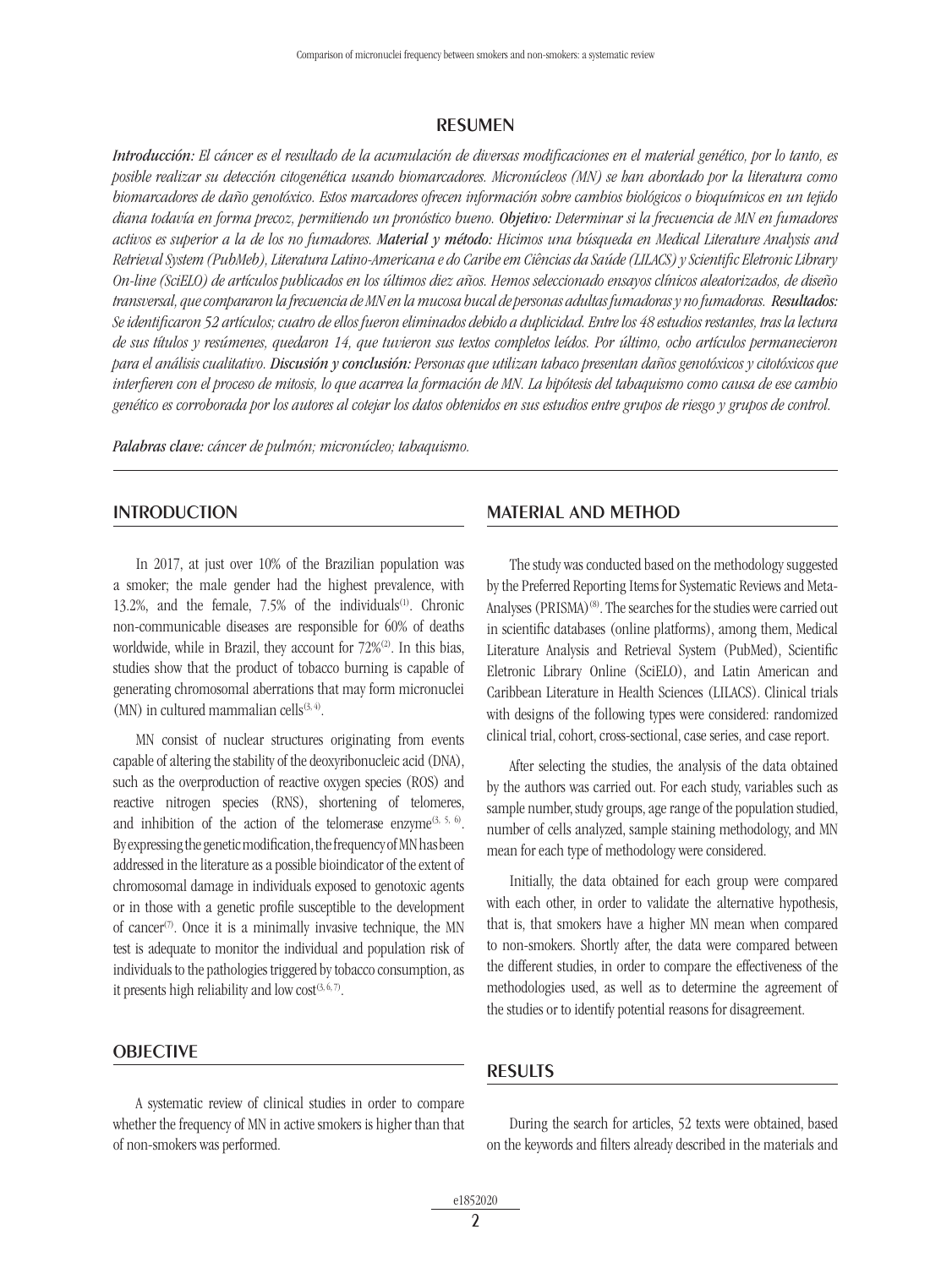methods section. From this total, four studies were repeated and, therefore, one of its copies was excluded, remaining 48 studies that would have their titles and abstracts read. From the previous reading, only 14 articles moved on to the next step, which consisted of the complete reading of the text. Six articles were declassified due to information incompatible with the purpose of the review, with only eight articles remaining for this research, as shown in Figure 1.



#### Characteristics of the elected studies

The studies selected for this review were numbered and had their titles, authors, year of publication and objectives tabled for better knowledge of each one (Table 1).

#### Results of elected studies

The data analysis was based on the search for certain information, among them, the groups in which the participants were divided, their respective age groups, number of cells analyzed, types of stains used, mean MN found in each patient for each type staining, and whether or not there was a description of the presence of other nuclear changes.

The results of studies 1 to  $7^{(9-15)}$  are shown in **Table 2**, however, study  $8^{(16)}$ , for having performed three types of stains (Feulgen, Giemsa and acridine orange), their results were distributed in a separate table for better interpretation (Table 3).

All studies presented a control group composed of nonsmoking individuals and at least one risk group, composed of participants in tobacco consumption. Three articles considered, in addition to the group of smokers and the control, a third group with individuals who consumed chewing tobacco  $(1, 2 \text{ and } 4)^{(9, 10, 12)}$ . Two studies  $(7 \text{ and } 8)^{(15, 16)}$  evaluated the influence of the time of exposure to tobacco.

|  | TABLE 1 – Studies comparing the frequency of MN between smokers and non-smokers included in the systematic review |  |  |  |  |  |  |
|--|-------------------------------------------------------------------------------------------------------------------|--|--|--|--|--|--|
|--|-------------------------------------------------------------------------------------------------------------------|--|--|--|--|--|--|

| Study number Year |      | Authors                         | Country       | Study                                                                                                                                                                           | Focus                                                                                                                                                                                          |
|-------------------|------|---------------------------------|---------------|---------------------------------------------------------------------------------------------------------------------------------------------------------------------------------|------------------------------------------------------------------------------------------------------------------------------------------------------------------------------------------------|
|                   | 2018 | Gopal KS,<br>et al.             | India         | Evaluation of cytogenetic damage in the form of micronuclei<br>in oral exfoliated buccal cells in tobacco users                                                                 | To compare genotoxicity in cells of the oral mucosa<br>and find the incidence of micronucleated cells according<br>to the duration and frequency of tobacco use                                |
| $\overline{2}$    |      | 2014 Dash KC, et al.            | NI            | Comparative study of micronuclei counts in patients with<br>different tobacco-related habits using exfoliated buccal<br>epithelial cells: a tool for assessment of genotoxicity | To identify and quantify MN in exfoliated cells of the<br>oral mucosa in individuals with different tobacco-related<br>habits and in the control group                                         |
| 3                 |      | 2015 Silva VHP, et al.          | <b>Brazil</b> | Cytogenetic biomonitoring in buccal mucosa<br>cells from young smokers                                                                                                          | Comparatively assess DNA damage (MN) and cell death<br>(pyknosis, karyolysis, and karyorrhexis) in cells of the oral<br>mucosa of smokers and non-smokers                                      |
| 4                 |      | 2014 Chandirasekar R,<br>et al. | India         | Assessment of genotoxic and molecular mechanisms<br>of cancer risk in smoking and smokeless tobacco users                                                                       | Perform cytogenetic and genotoxic analysis in<br>smokers and compare the data with healthy controls                                                                                            |
| 5                 | 2011 | Zamani AG,<br>et al.            | India         | Evaluation of smoking genotoxicity in Turkish young adults                                                                                                                      | To determine and evaluate the MN frequencies of young<br>smokers and not in peripheral blood lymphocytes, oral<br>mucosa, and exfoliative urothelial cells                                     |
| 6                 |      | 2010 Haveric A, et al.          | Bosnia        | Micronuclei frequencies in peripheral blood and buccal<br>exfoliated cells of young smokers and non-smokers                                                                     | To evaluate the genotoxicity of cigarette smoking in young<br>smokers and to correlate the results of the cytogenetic analysis<br>in peripheral blood lymphocytes and exfoliated oral cells    |
|                   | 2012 | Naderi NJ,<br>et al.            | Iran          | Micronucleus assay of buccal mucosa cells in smokers<br>with the history of smoking less and more than 10 years                                                                 | To evaluate the frequency of MN in oral mucosa cells of<br>smokers with a smoking history less than and greater than 10<br>years and their comparison with non-smokers                         |
| 8                 | 2018 | Metgud R,<br>et al.             | India         | Effect of staining procedures on the results of<br>micronucleus assay in the exfoliated buccal mucosal<br>cells of smokers and nonsmokers: a pilot study                        | To evaluate the efficacy of specific DNA staining on non-specific<br>DNA staining in exfoliated oral mucosa cells in smokers and<br>non-smokers for the evaluation of MN and nuclear anomalies |

*MN: micronuclei; NI: not informed; DNA: deoxyribonucleic acid.*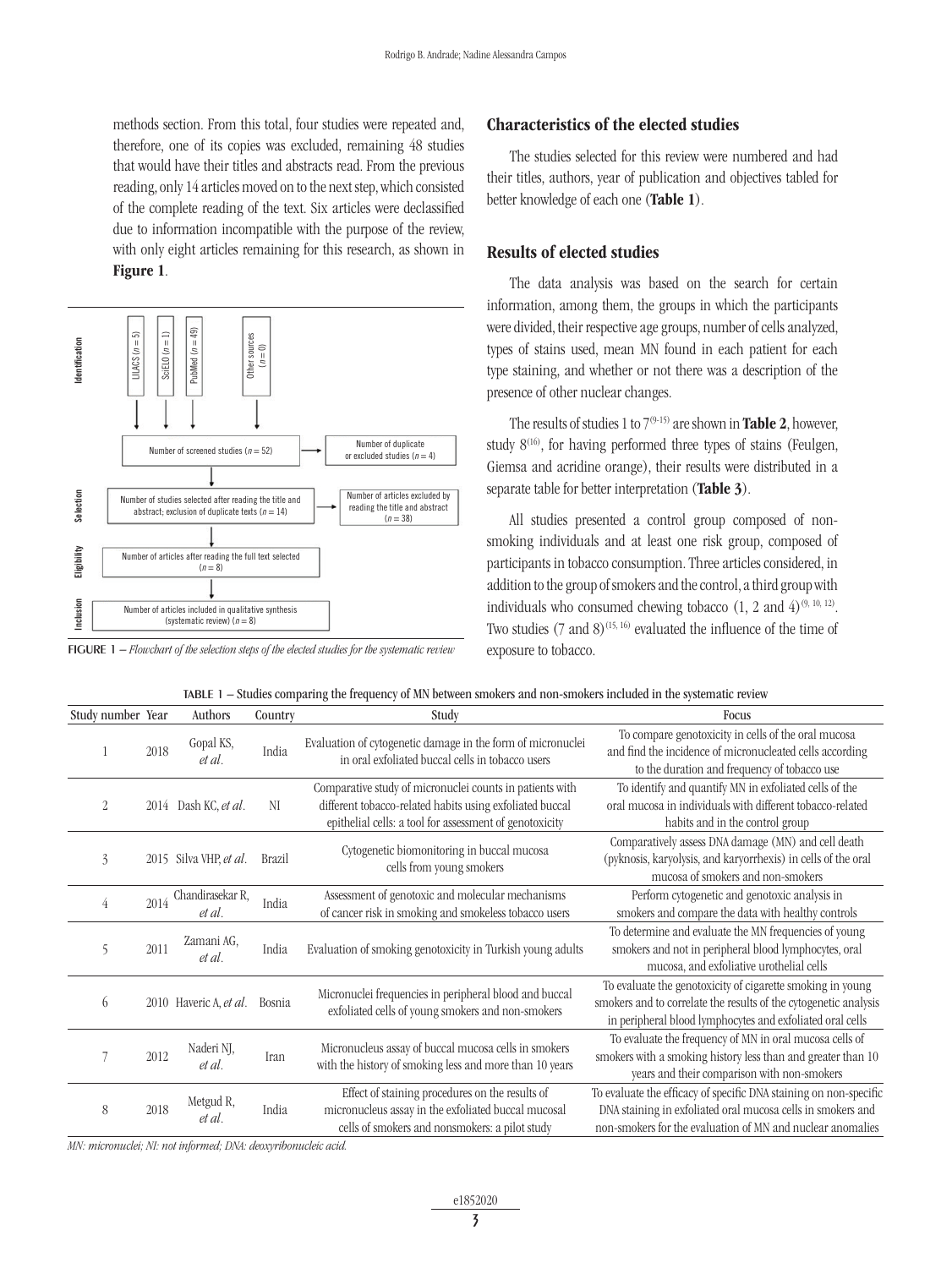| Study number   | $\boldsymbol{n}$ |               | Study groups           | Age group      | number of cells analyzed Type of staining |          |                            | MN average per group | Other changes            |  |  |         |  |  |  |  |               |                             |
|----------------|------------------|---------------|------------------------|----------------|-------------------------------------------|----------|----------------------------|----------------------|--------------------------|--|--|---------|--|--|--|--|---------------|-----------------------------|
|                |                  |               | <b>Smokers</b>         |                |                                           |          |                            | $7.2 \pm 7.08$       |                          |  |  |         |  |  |  |  |               |                             |
|                | 75               | $\mathcal{I}$ | Chewing tobacco        | $25 - 55$      | 500                                       | Feulgen  | $\rm II$                   | $8 \pm 7.9$          | NI                       |  |  |         |  |  |  |  |               |                             |
|                |                  | III           | Controls               |                |                                           |          | III                        | $0.4 \pm 1.2$        |                          |  |  |         |  |  |  |  |               |                             |
|                |                  |               | <b>Smokers</b>         | NI             |                                           | Giemsa   |                            | $3.11 \pm 0.7$       | NI                       |  |  |         |  |  |  |  |               |                             |
| $\overline{2}$ | 180              | $\prod$       | Betel quid consumption |                |                                           |          | П                          | $2.13 \pm 1.2$       |                          |  |  |         |  |  |  |  |               |                             |
|                |                  | III           | Chewing tobacco        |                | 2,000                                     |          | III                        | $1.67 \pm 0.8$       |                          |  |  |         |  |  |  |  |               |                             |
|                |                  | IV            | Controls               |                |                                           |          | IV                         | $0.5 \pm 0.8$        |                          |  |  |         |  |  |  |  |               |                             |
|                | 38               |               |                        |                |                                           |          |                            |                      |                          |  |  | Smokers |  |  |  |  | $0.7 \pm 0.8$ | Pyknosis, karyorrhexis, and |
| $\overline{3}$ |                  | $\mathcal{I}$ | Controls               | $21 - 33$      | 2,000                                     | Feulgen  | $\rm II$                   | $0 \pm 0.1$          | karyolysis               |  |  |         |  |  |  |  |               |                             |
|                |                  |               | <b>Smokers</b>         |                |                                           |          |                            | $2.06 \pm 1.28$      |                          |  |  |         |  |  |  |  |               |                             |
|                |                  | $\mathcal{I}$ | Smokers and Chewing    |                |                                           |          |                            |                      |                          |  |  |         |  |  |  |  |               |                             |
| 4              | 366              |               | tobacco                | >15            | 1,000                                     | Feulgen  | $\mathop{\rm II}\nolimits$ | $2.38 \pm 1.37$      | Chromosomal aberrations  |  |  |         |  |  |  |  |               |                             |
|                |                  | III           | Chewing tobacco        |                |                                           |          | III                        | $2.22 \pm 1.52$      |                          |  |  |         |  |  |  |  |               |                             |
|                |                  | V             | Controls               |                |                                           |          | IV                         | $1.43 \pm 0.77$      |                          |  |  |         |  |  |  |  |               |                             |
| 5              | 30               |               |                        | <b>Smokers</b> |                                           |          |                            |                      | $1.2 \pm 0.22$           |  |  |         |  |  |  |  |               |                             |
|                |                  | $\prod$       | Controls               | 2,000<br>18-33 | Feulgen                                   | $\rm II$ | $0.26 \pm 0.1$             | NI                   |                          |  |  |         |  |  |  |  |               |                             |
| 6              | 87               |               | <b>Smokers</b>         | $20 - 37$      | 1,000                                     | Giemsa   |                            | $3.04 \pm 3$         | Apoptosis (karyorrhexis, |  |  |         |  |  |  |  |               |                             |
|                |                  | Н             | Controls               |                |                                           |          | П                          | $2 \pm 2.03$         | karyolysis)              |  |  |         |  |  |  |  |               |                             |
|                |                  |               | Smokes < 10 years      |                |                                           |          |                            | $1.89 \pm 0.62$      |                          |  |  |         |  |  |  |  |               |                             |
|                | 63               | $\prod$       | Smokes > 10 years      | $20 - 76$      | 500                                       | Feulgen  | П                          | $2.01 \pm 0.93$      | NI                       |  |  |         |  |  |  |  |               |                             |
|                |                  | III           | Controls               |                |                                           |          | III                        | $0.94 \pm 0.94$      |                          |  |  |         |  |  |  |  |               |                             |

table 2 – Methodological characteristics and results of selected studies from 1 to 7

*The groups designated as controls refer to those individuals who do not use tobacco in any form of consumption.*

*NI: not informed.*

|  | TABLE 3 - Methodological characteristics and results of study number 8 |  |
|--|------------------------------------------------------------------------|--|
|  |                                                                        |  |

|              | Variables                | Control          | Smokes < 10 years   | Smokers $> 10$ years |
|--------------|--------------------------|------------------|---------------------|----------------------|
|              | n                        | 10               | 10                  | 10                   |
|              | Average age range        | $\pm$ 38.3 years | $\pm$ 39.8 years    | $\pm$ 44.4 years     |
|              | Number of cells analyzed |                  | 10 fields per slide | 10 fields per slide  |
|              | Feulgen                  | $1.6 \pm 0.89$   | $3.7 \pm 0.67$      | $5.5 \pm 1.17$       |
| Number of MN | Giemsa                   | $2.8 \pm 1$      | $5.3 \pm 1.25$      | $11.1 \pm 1.47$      |
|              | Acridine orange          | $2.1 \pm 1$      | $4.4 \pm 0.69$      | $7.1 \pm 0.99$       |

*The groups designated as controls refer to those individuals who do not use tobacco in any form of consumption.*

*MN: micronuclei.*

Studies 3, 5 and  $8^{(11, 13, 16)}$  were those that obtained the smallest sample, while number  $4^{(12)}$  was the assay with the largest number of samples. Articles 2, 3, and 5(10, 11, 13) analyzed at least 2 thousand cells; 4 and  $6^{(12, 14)}$ , one thousand cells; and 1 and  $7^{(9, 15)}$ , only 500 cells. Only study  $8^{(16)}$  did not describe the exact number of cells analyzed, but cited having investigated at least 10 fields per slide.

All studies had volunteers aged over 18 years, except study number  $4^{(12)}$ , which included individuals over 15 years old. Article  $2^{(10)}$  also did not inform the age of any of the individuals, and number  $7^{(15)}$  included participants in the research up to 76 years old. Seven of the eight articles used only one type of stain: 1, 3, 4, 5, and  $7^{(9, 11-13, 15)}$ , used Feulgen stain; 2 and  $6^{(10, 14)}$ , Giemsa staining; and only research  $8^{(16)}$  used both colors mentioned and also the acridine orange color.

Except for the control group of study  $3^{(11)}$ , none of the other studies obtained a zero result for the number of MN in their groups.

All articles obtained a higher number of MN for the groups that consumed tobacco, regardless of the form of consumption, when compared with the control groups. Fifty percent of the studies cited the presence of other nuclear alterations  $(3, 4, 6, \text{ and } 8)^{(11, 12, 14, 16)}$ .

### **DISCUSSION**

Several structures and molecules may be used as cytogenetic biomarkers<sup> $(6)$ </sup>. As an example are the nucleoplasmic bridges, constituted by nuclear fragments attached to the main nucleus by an area of constriction; or the binucleated cells, with the presence of two main nuclei caused by a failure in the cytokinesis as a result of the failures in the formation of the microfilament ring or interruption of the cell cycle $^{(6)}$ . In addition, there are MN, which are formed during cell division, at the point of transition from metaphase to anaphase, due to the non-union of the acentric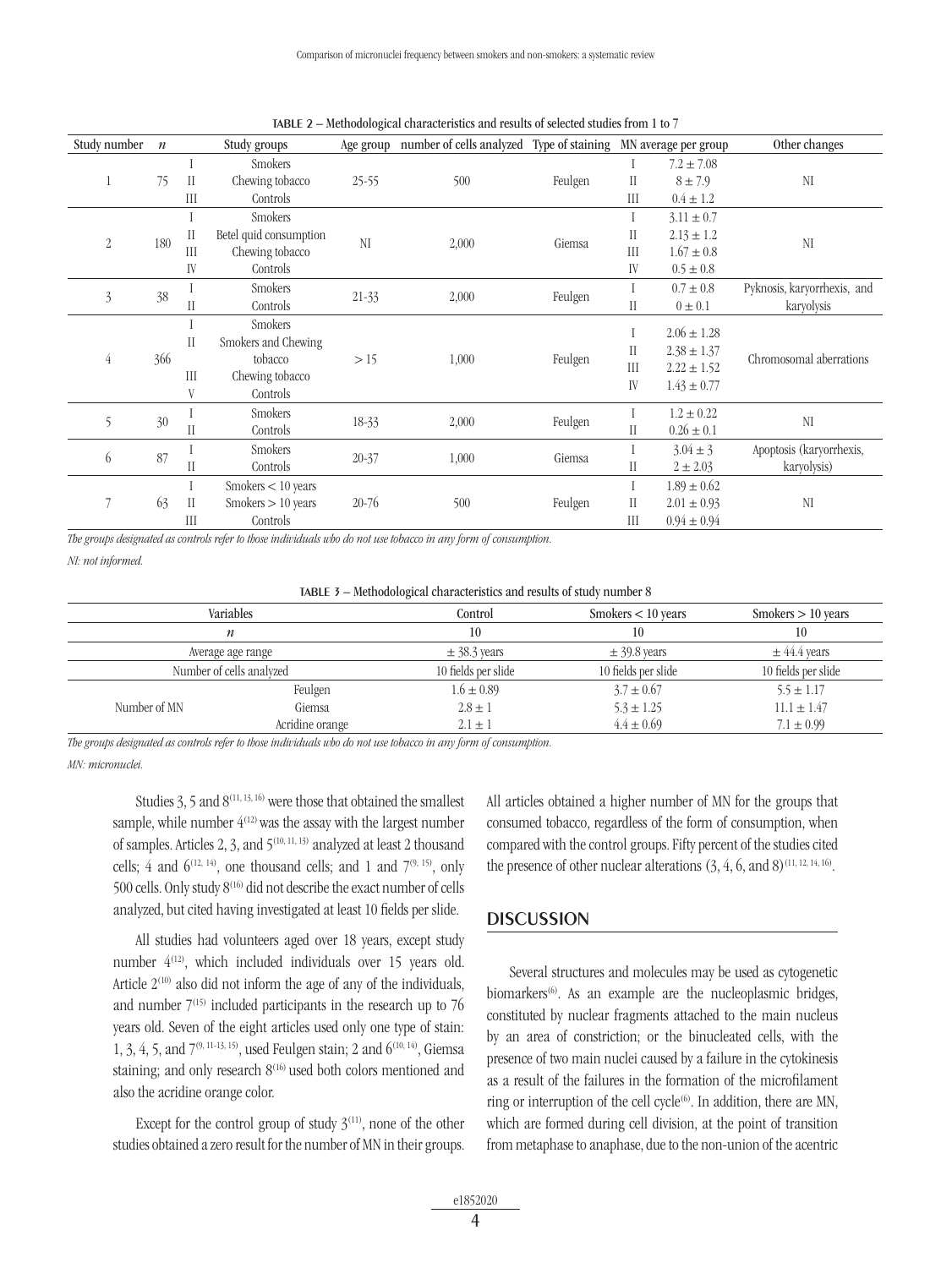chromosome fragments or whole chromosomes to the remainder of the genetic material $(17)$ .

The literature mentions that the higher incidence of MN in relation to age may be associated with the cumulative effects of mutations in DNA repair, inadequate division of chromosomes, and failure in the cell cycle checkpoints<sup>(3)</sup>. As a result of all these changes, there is the formation of MN, constituted through altered gene expression or aneuploidy, chromosomal rearrangements or effects associated with the chromosomal instability phenotype, which are observed in cancer<sup>(7)</sup>. Likewise, it is suggested that the increase in oxidative stress leads to the formation of this structure, whose production of free radicals can be increased by the influence of exogenous sources, such as exposure to air pollution, ultraviolet radiation and ionizing radiation, the consumption of certain foods and smoking, as illustrated in **Figure 2**<sup>(18, 19)</sup>.

The purpose of this systematic review was to identify, select, analyze and synthesize the results obtained in relevant published clinical studies regarding the frequency of MN in active smokers and non-smokers individuals. In held of the selected articles and after reading them, it was observed that all studies concluded that tobacco is capable of inducing genetic damage regardless of its form of consumption. Gopal and Padma  $(2018)^{(9)}$  suggest that the degree of damage varies according to the form of tobacco consumption, since chewing tobacco presented a higher amount of MN  $(8 \pm 7.906)$ . However, when analyzing the data, it is possible to notice a narrow range of difference between the results (7.2  $\pm$ 7.083). This situation differs when we compare the number of MN of these two groups with the control group  $(0.4 \pm 1.2)$ ; since the difference in results is significant.



figure 2 – *Factors that induce the formation of free radicals and, consequently, the genetic damage*

The studies by Gopal and Padma  $(2018)^{(9)}$ , Metgud and Neelesh  $(2018)^{(16)}$  and Dash *et al.*  $(2018)^{(10)}$  were the ones which obtained the highest results of MN for smokers, while the studies by Silva *et al.*  $(2015)^{(11)}$ , Zamani *et al.*  $(2011)^{(13)}$ and Naderi *et al.* (2012)<sup>(15)</sup> demonstrated significantly lower results and the studies by Chandirasekar *et al.* (2014)<sup>(12)</sup> and Haveric *et al.* (2010)<sup>(14)</sup>, intermediate results. All articles were in agreement regarding the use of tobacco in promoting the emergence of MN, however, the results showed significant differences, since the first study obtained more than twice the MN for each common variable studied. Several factors may be the cause of this difference in results, among them, we suggest the amount of cigarettes and the frequency of consumption/day for each individual, the contact with other smokers (passive smokers), the composition of the cigarette, the distinction in the number of samples and the form of tobacco consumption. In addition, the different staining procedures can cause interference in the analysis of the samples, as demonstrated in the research by Metgud and Neelesh (2018)<sup>(16)</sup>, who presented around one to two standard deviations (SD) of difference from one technique to another among the same group. Therefore, there is a need to standardize the techniques used in the studies, so that they provide more specific, concordant results that are easy to apply and reproduce.

Study number  $8^{(16)}$  chose to analyze 10 fields per slide instead of establishing a minimum number of cells visualized per sample, as performed by the other studies, which may impact the results obtained. This interference can be a consequence of the number of cells: some fields present numerous cells, while others, rare cells. The exfoliated ones may present clusters, impairing the visualization of their limits and the MN.

In this regard, factors such as age, smoking time, and frequency are discordant in the literature, since some studies indicate that these factors lead to an MN increase<sup>(9)</sup>, while others suggest they are irrelevant<sup>(14)</sup>. Naderi *et al.*  $(2012)^{(15)}$  obtained a higher MN mean for individuals who had smoked for more than 10 years when compared to those who consumed cigarettes for less time; however, there was no statistically significant difference.

Half of the studies observed the presence of other nuclear alterations, such as pycnocytosis, karyorrhexis and karyolysis, which are indicative of apoptosis and chromosomal aberrations, showing that cells manifest their genotoxic damage not only by the formation of MN, but also by the manifestation of others nuclear structures<sup> $(11, 12, 14)$ </sup>. Accordingly, the impact mechanism of smoking can be explained due to the high production of superoxide ions, which are capable of amplifying lipid peroxidation and DNA fragmentation, as well as triggering apoptosis, which generates an increase in the frequency of cellular divisions and, consequently, in the nuclear divisions. However, the process of separation of genetic material is impaired and leads to an increase in the number of MN<sup>(9)</sup>.